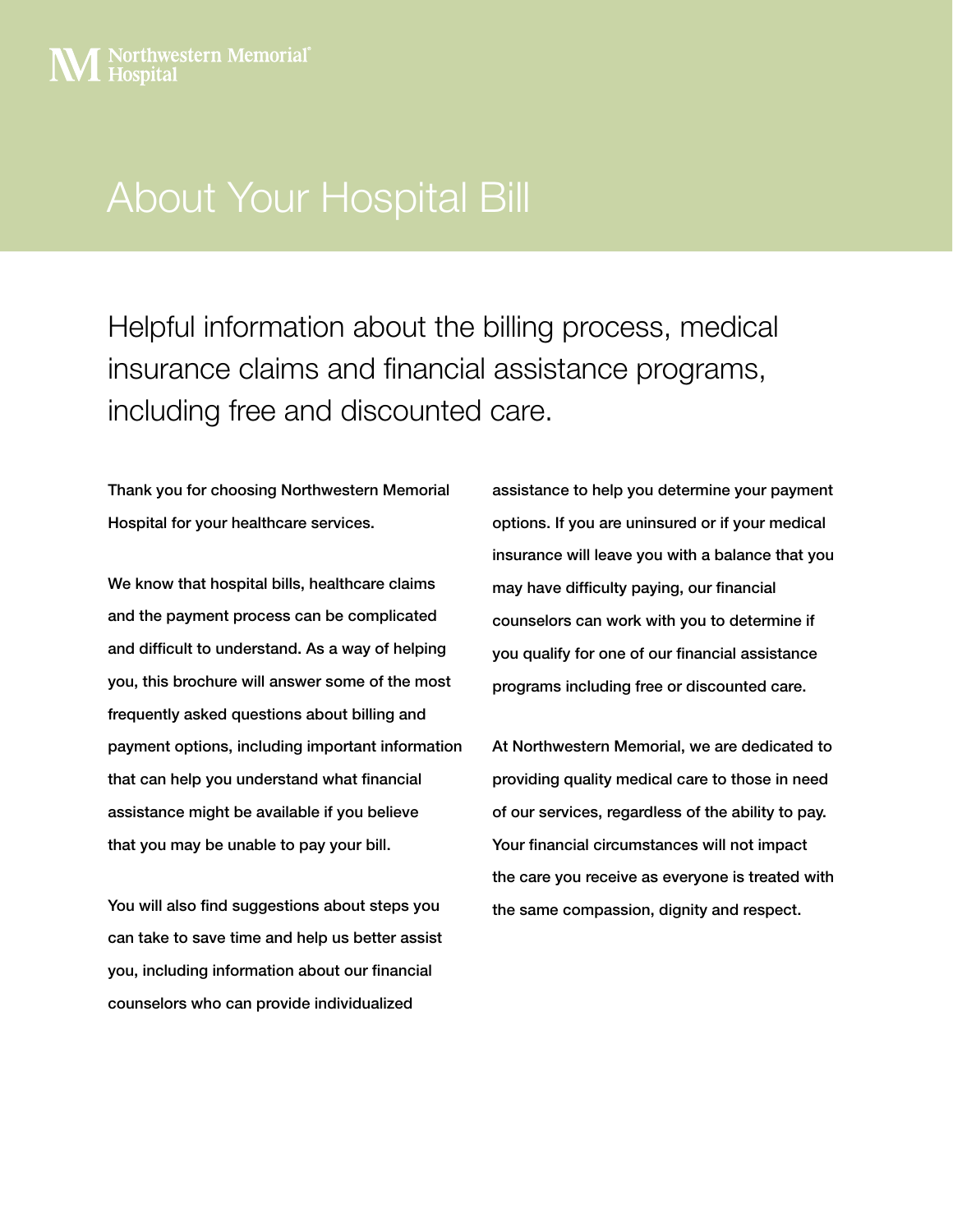**Every patient treated at Northwestern Memorial Hospital receives a bill that summarizes the hospital services provided and details the balance due. Please keep in mind that physicians and surgeons bill you separately for their services as do other medical specialists who may be involved in your care such as radiologists, anesthesiologists and pathologists. For patients with medical insurance, your costs are based on the terms of your policy and the benefits of your plan. It is important for you to know that your insurance plan may not cover your total medical expense, which means that some amount of your bill becomes your personal responsibility. You can expect the following from Northwestern Memorial:**

## **We will bill your medical insurance plan on your behalf.**

With your consent, we will bill your medical insurance plan, including Medicare and Medicaid. If you have more than one plan, we will bill your additional insurance plans. We will bill your insurer for the full amount of your charges. Your insurance plan will apply any hospital contracted discounts to those charges and you will be responsible for unpaid balances after discounts have been applied to your account.

#### **You will receive timely statements.**

Your statement will include the most current balance due from your medical insurance plan or from you. We will send you a statement after your insurance has paid to notify you of any remaining balance. If you need personal assistance, our billing representatives can be reached from 8 a.m. to 5 p.m., Monday through Friday, at **312-926-6900** or **800-845-9028**.

## **You can access your account and financial assistance information anytime, day or night.**

Northwestern Memorial Hospital's website provides you with convenient, around-the-clock access to your account. You can go online to update your personal information, make a payment or obtain additional information related to your bill. To access your account, please go to **www.nmh.org** and click on *Pay Your Bill* located on the right side of the page. You may click on *Financial Assistance Programs* for more information about Northwestern Memorial's free and discounted programs. You also can access your account information by using our automated telephone system any time of day by calling **312-926-6900** or **800-845-9028**.

#### **You will have access to a financial counselor.**

Our financial counselors can answer questions you and your family may have about hospital charges, medical insurance benefits and payment options. In addition, our counselors can help you determine if you might qualify for one of our financial assistance programs, including free and discounted care, and assist you with completing the paperwork. Interpreters are available so that you may speak to a financial counselor in your own language. If you would like to speak with a financial counselor, please tell a registration representative or your caregiver.

**It is important that you take an active role in understanding your hospital bill, processing medical insurance claims and in working with us to determine if you are eligible for financial assistance. Even if you do not qualify, we will work with you to establish a payment plan. There are a number of steps that you can take to help:**

## **Provide us with complete medical insurance information at the time of your hospital registration.**

Please make sure that we have all of your medical insurance information and authorization forms. We will ask you to sign a form that will authorize us to release information to your insurance company and assign payment to the hospital.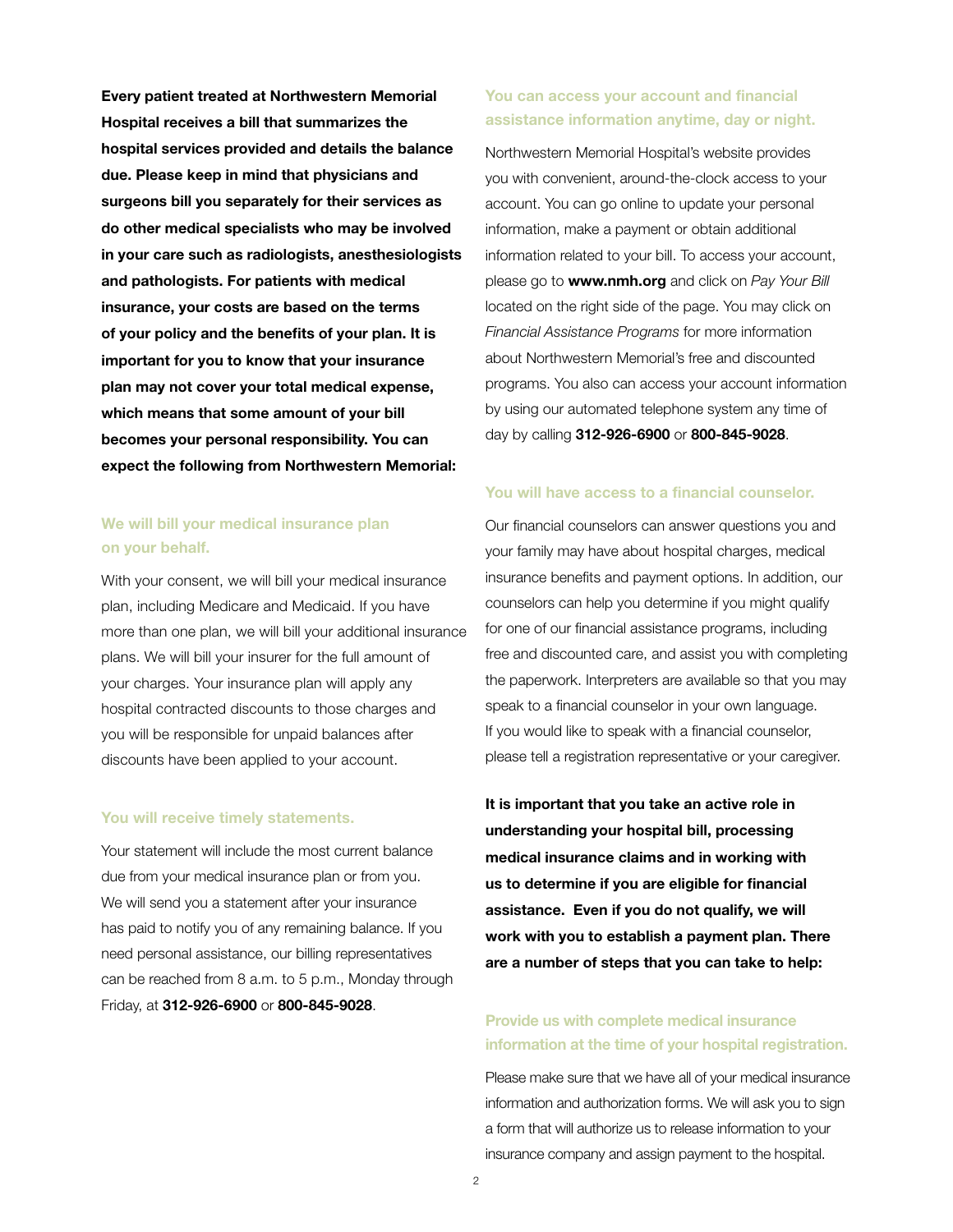## **Understand and comply with the requirements of your insurance plan.**

You may be able to reduce delays and potentially some out-of-pocket costs if you are familiar with your medical insurance coverage and follow required procedures. Please review the handbook provided by your medical insurance plan or call the customer service number on the back of your insurance card if you have questions about your coverage. To reduce payment delays, make sure to complete and return the "coordination of benefits" form if this is requested.

## **Respond promptly to requests you receive from your insurer.**

While we will attempt to provide all of the necessary information and paperwork to process your claims, sometimes a response from you will be required to resolve issues related to your account or your medical insurance coverage, especially if you have more than one insurance plan. If your insurance company has not issued a payment within a reasonable amount of time and has not responded to our attempts to resolve payment matters on your behalf, please understand that the balance owed may become your responsibility.

## **Contact us if you have questions or concerns about your hospital bill or need financial assistance.**

Our billing representatives can address your questions and either provide an explanation or direct you to the right place for an answer. Our billing representatives are available from 8 a.m. to 5 p.m., Monday through Friday, at **312-926-6900** or **800-845-9028**.

#### **If you anticipate problems paying for your portion of the bill, let us know.**

Our financial counselors can help you understand the many financial options that may be of assistance such as free care, discounted care or extended payment plans. To apply, you will be required to provide us with certain personal and financial information so that we can help determine if you qualify.

**Northwestern Memorial is a nonprofit hospital that offers a range of financial assistance programs to ensure that quality healthcare is accessible to everyone including those who are least able to afford it. Uninsured patients as well as those with medical insurance but who may be left with balances they cannot afford to pay may qualify for the following financial assistance programs:** 

Our **Free Care Program** offers free care based on family size and income of up to 250 percent of the federal poverty guidelines and other criteria.

Our **Discounted Care Program** offers discounted care based on family size and income up to 600 percent of the federal poverty guidelines and other criteria.

Our **Catastrophic Discount Program** provides relief for patients by limiting the total out-of-pocket costs for patients who may not qualify for other financial assistance programs, but for whom medical debt could create a significant financial burden.

#### Our **Uninsured-Noncovered Services Discount**

**Program** offers discounts on hospital bills for uninsured patients who do not qualify for free or discounted care. This program also offers discounts to insured patients who have claims for medically necessary services that are not covered by their insurance plans.

Our **Extended Payment Plan Program** offers payment arrangements for patients who may be unable to pay the balance at one time.

Please note that eligibility criteria, terms and conditions vary for each of the financial assistance programs listed above. Our financial counselors can help you further understand if you qualify for any of these programs and can assist you with the application process. For additional information, please call **312-926-6900** or **800-845-9028**, or visit **https://nmh.patientcompass.com/hc/guarantor/selfPay.do**  or **www.nmh.org**.